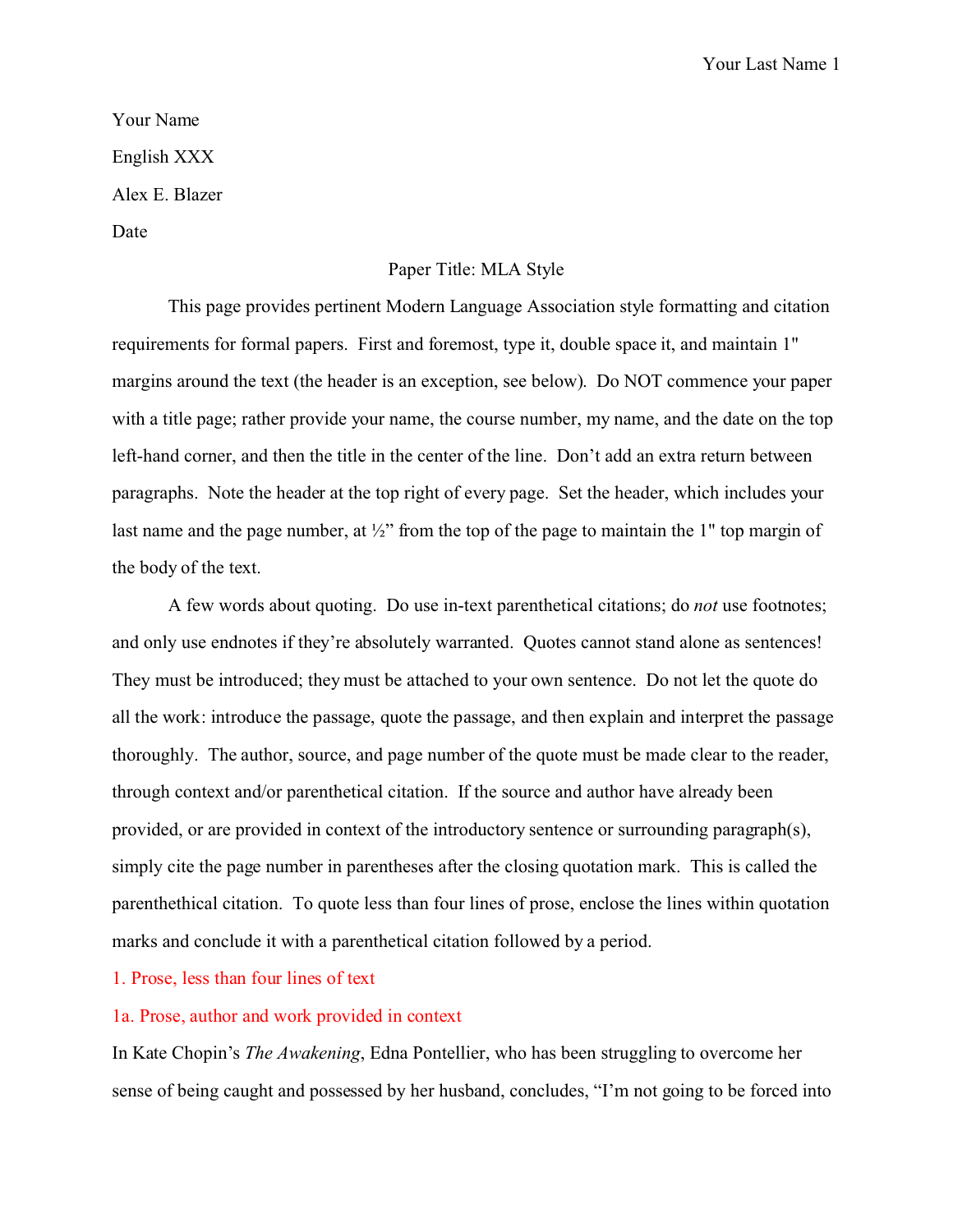doing things. I don't want to go abroad. I want to be alone" (109).

1b. Prose, author, but *not* work, provided in context

James Joyce's Stephen Dedalus experiences a case of profound homesickness when he first goes off to school: "He thought that he was sick in his heart if you could be sick in that place" (*A Portrait of the Artist as a Young Man* 25).

1c. Prose, work, but not author, provided in context

In *Beloved*, Paul D strives to move from a position of superficial, external instrumentality to a deep understanding of his inner self: "A man ain't a goddamn ax. Chopping, hacking, busting every goddamn minute of the day. Things get to him. Things he can't chop down because they're inside" (Morrison 69).

## 1d. Prose, more than four lines of text

To quote more than four lines of text (called a block quote), start a new line, do not use quotation marks, and indent the quote 1" from the left-margin only, NOT the right-margin. For example, Kate Chopin's Edna Pontellier struggles to break free from the binds of marriage and family in order to find a creative space of her own:

> She thought of Léonce and the children. They were a part of her life. But they need not have thought that they could possess her, body and soul. How Mademoiselle Reisz would have laughed, perhaps sneered if she knew! "And you call yourself an artist! What pretensions, Madame! The artist must possess the courageous soul that dares and defies." (*The Awakening* 109)

## 2. Drama

## 2a. Drama, less than four lines of text

When quoting less than four lines of text by one character in a play as you would treat less than four lines of prose.

## 2b. Drama, more than four lines of text

To quote more than four lines of a play, capitalize and indent each character's name 1" and follow it with a period. If a line runs over to the next line, indent than line an additional 1/4" or 3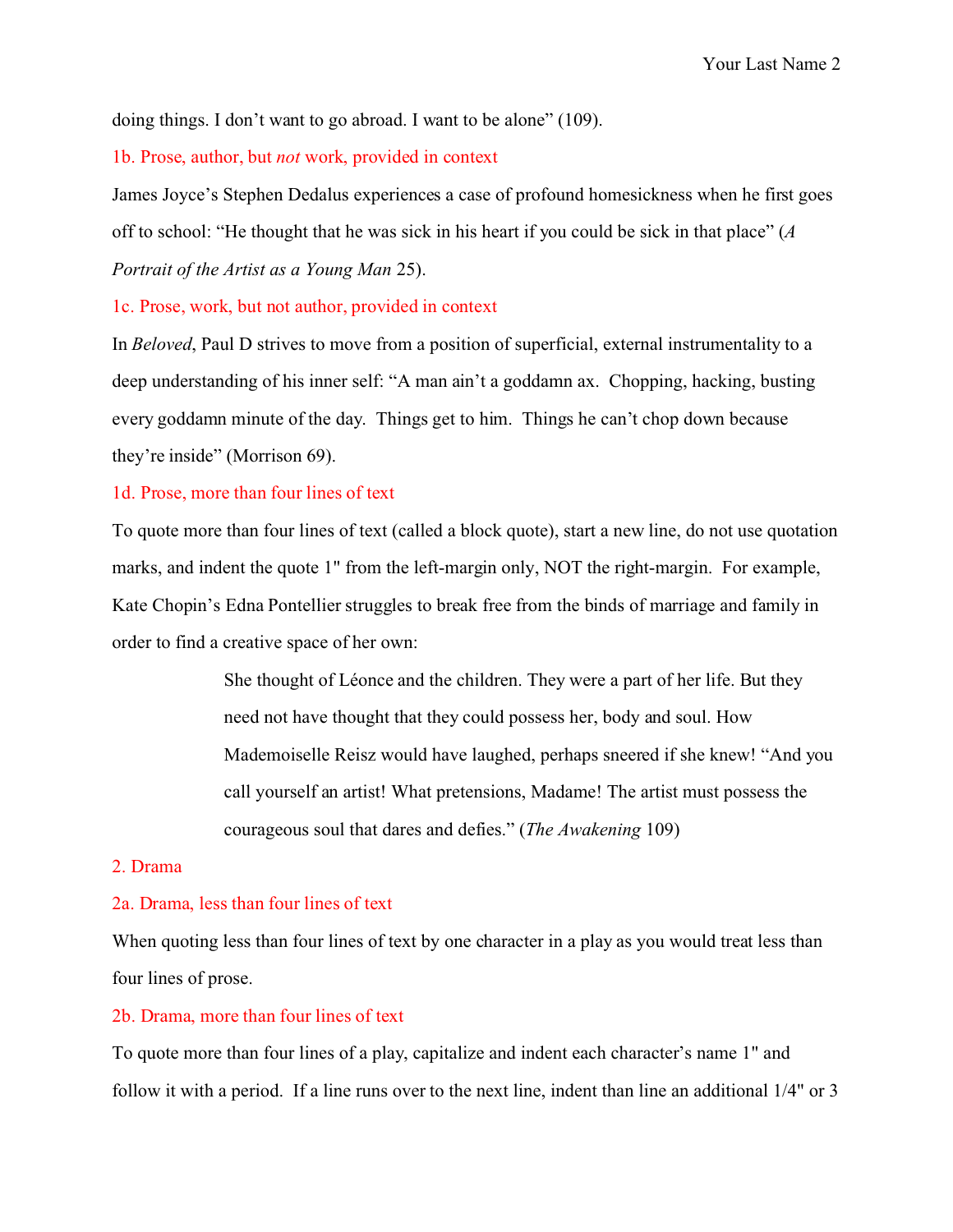spaces:

CARDIN. What's the matter, Martha?

MARTHA. Nothing.

CARDIN. (*His face is grave, his voice gentle.*) Yes, there is. For a long time you and I have had something to talk about. Everytime I speak of marrying Karen  $\longrightarrow$  (Hellman 23)

3. Poetry

3a. Poetry, less than three lines

When quoting less than three lines of poetry, separate each line by a slash (*/*). Elizabeth Bishop

attempts to convince herself of her individuality but fails: "But I felt: you are an *I*, / you are an

*Elizabeth*, / you are one of *them*" ("In the Waiting Room" 160).

# 3b. Poetry, more than three lines

Indent the quote 1" from the margin as before, but do not double-space it unless the poem itself is

double-spaced. If a line runs over, indent it an additional 1/4" or 3 spaces.

Not one of them has to worry about getting out this manual on schedule. And, as my way is, I begin to dream, resting my elbows on the desk and leaning out of the window a little, Of dim Guadalajara! City of rose-colored flowers! City I wanted most to see, and most did not see, in Mexico! But I fancy I see, under the press of having to write the instruction manual, Your public square, city, with its elaborate little bandstand! (Ashbery 8)

After concluding your paper, start a new page with complete references for everything you've quoted, as below. Refer to this course site's accompany Works Cited handout for more instructions.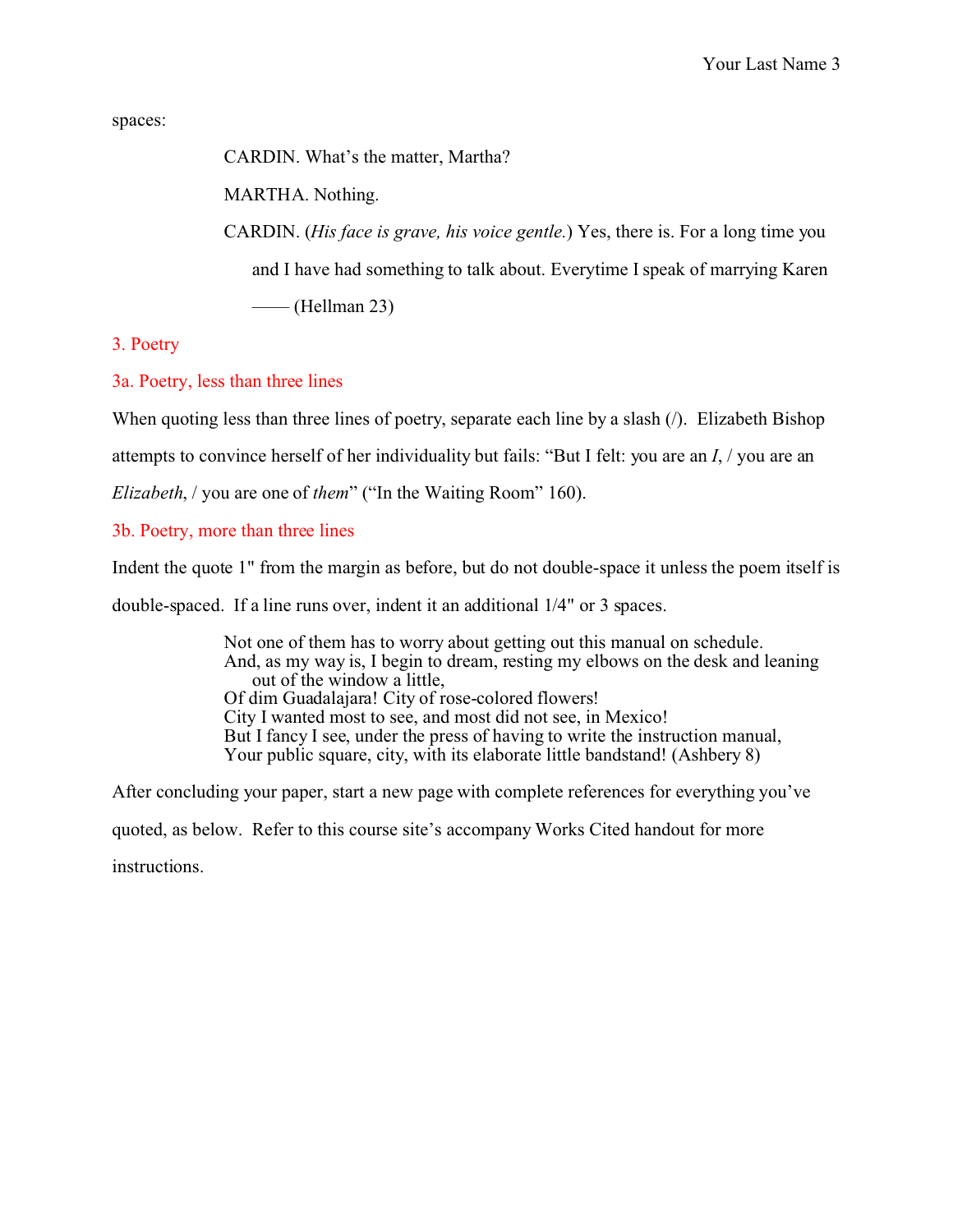## Works Cited

- Ashbery, John. "The Instruction Manual." *Some Trees*. 1956. *The Mooring of Starting Out: The First Five Books of Poetry*. Hopewell, NJ: Ecco, 1997. 8-10.
- Bishop, Elizabeth. "In the Waiting Room." *Geography III. 1976*. *The Complete Poems, 1927- 1979*. New York: Noonday, 1980. 159-61.
- Chopin, Kate. *The Awakening*. 1899. Ed. Margo Culley. 2nd ed. New York: Norton, 1994.
- Hellman, Lillian. *The Children's Hour*. 1934. New York: Dramatists Play Service, 1981.
- Joyce, James. *A Portrait of the Artist as a Young Man*. 1914. Ed. R. B. Kershner. Boston: Bedford-St. Martin's, 1993.

Morrison, Toni. *Beloved*. New York: Plume, 1987.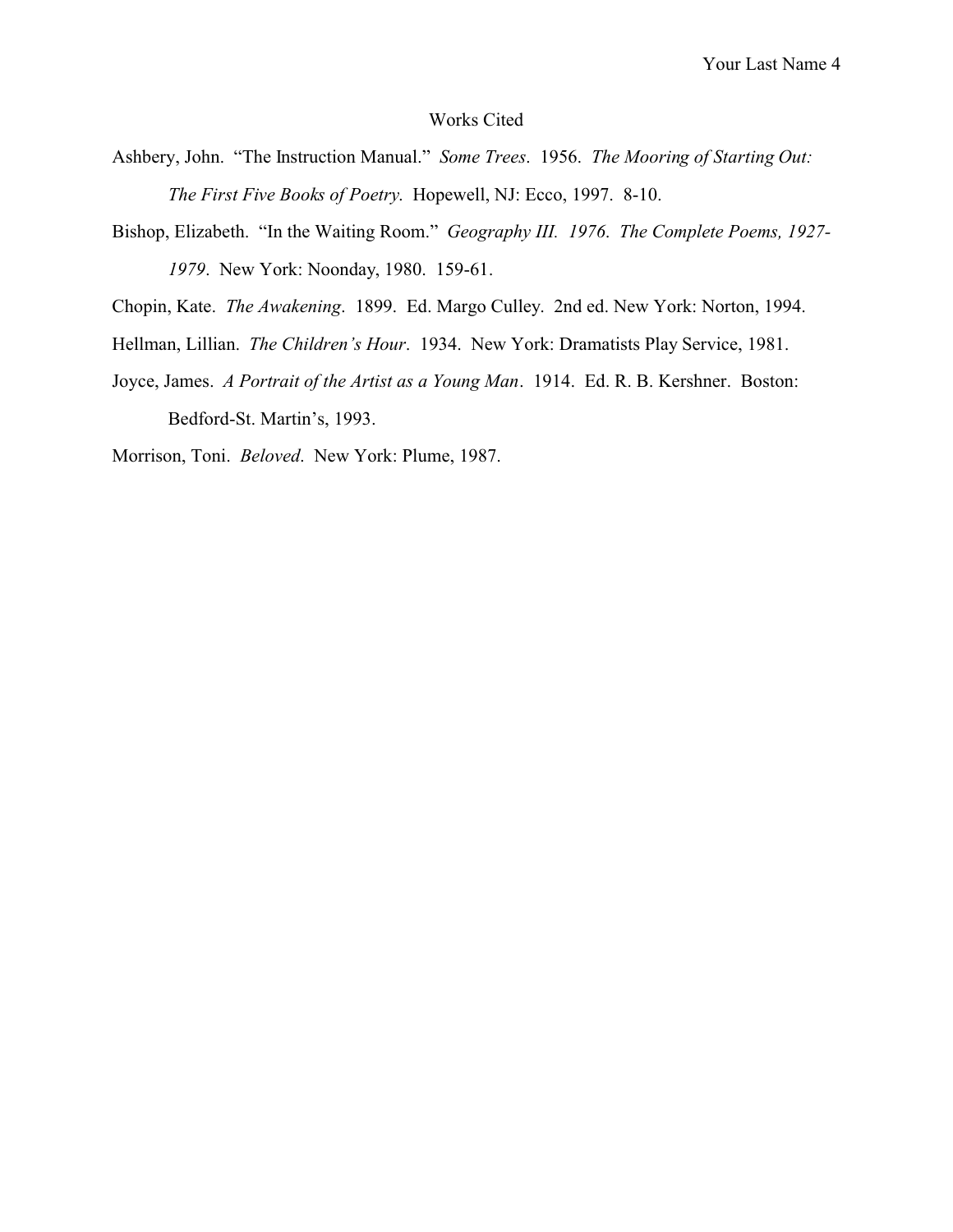Dr. Alex E. Blazer Department of English

# **MLA Citation Style: The Works Cited Page**

This handout provides the MLA citation format for annotated bibliographies and works cited pages; however, it only gives general rules, which I've categorized here as books, periodicals, and electronic sources. When you come across a source that doesn't quite fit with these guidelines, confer with the *MLA Handbook*, the MLA website , or me.

At the end of your paper, start a new page and title it Works Cited. Remember to alphabetize your works cited page by authors' last names. Maintain double-spacing throughout (in the interest of space, this handout uses single-spacing).

# **Print Sources: Books**

Required information the author's name the title of the chapter (if citing only one article or chapter) the title of the book the editor's name (if applicable) the translator's name (if applicable) the place of publication the publisher the date the page numbers (if citing only one article or chapter)

A Book by a Single Author

Abzurg, Bella. *Gender Gap: Bella Abzurg's Guide to Political Power for American Women* Boston: Houghton Mifflin, 1984.

A Book by Two or More Authors

Richards, J. M. and Nikolaus Pevsner. *The Anti-Rationalists*. Toronto: U of Toronto P, 1973.

Two or More Books by the Same Author

Rapping, Elayne. *The Looking Glass World of Nonfiction TV*. Boston: South End, 1987. ))). *Media-tions: Forays into the Culture and Gender Wars*. Boston: South End, 1994.

Multiple Publishers

Wallis, Roy. *The Elementary Forms of New Religious Life*. London: Routledge; Boston: Kegan, 1984.

An Anthology or a Compilation

Bouler, Shaun and David M. Farrell, eds. *Electoral Strategies and Political Marketing*. New York: St. Martin's, 1992.

A Translation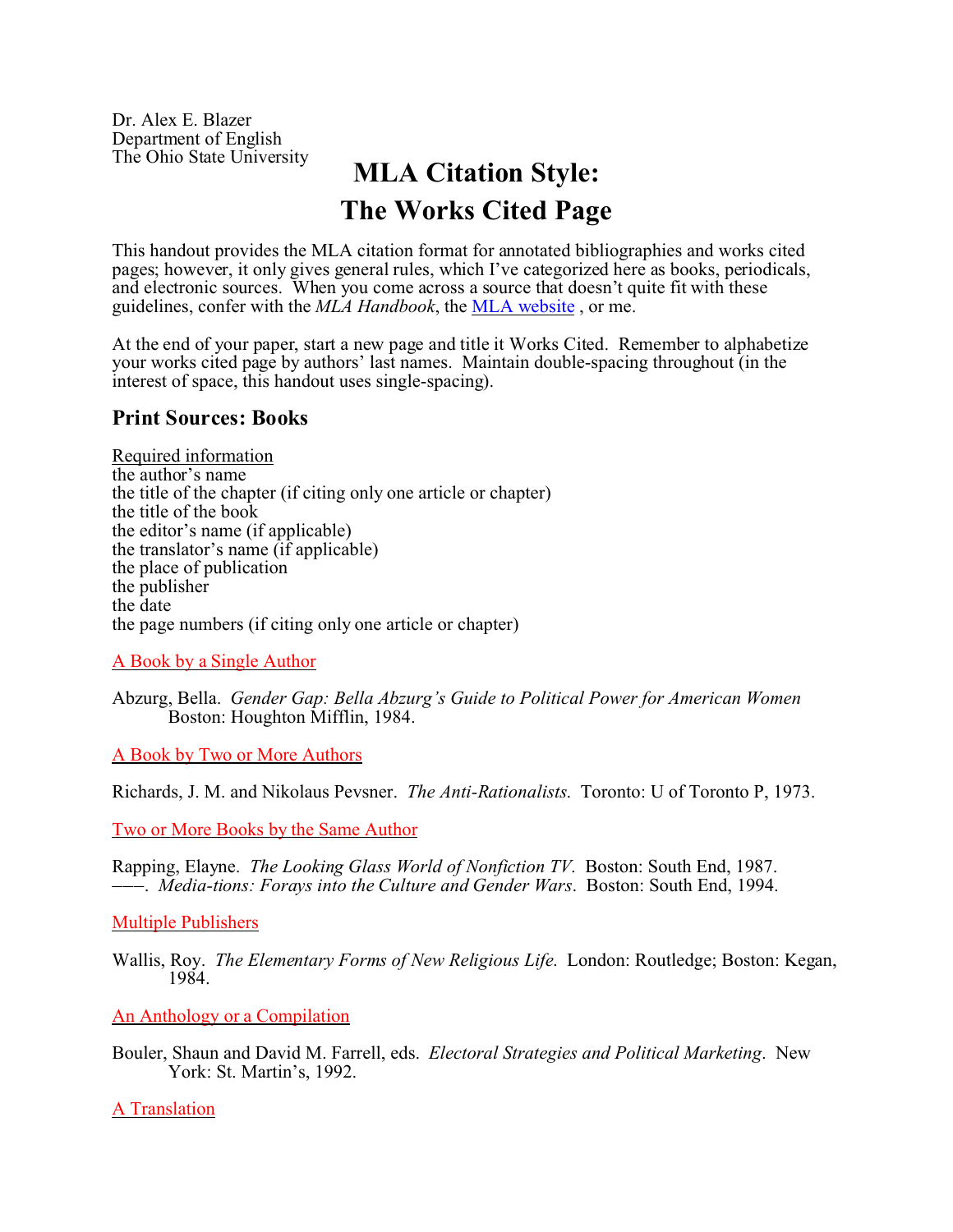Cixous, Hélène. *The Book of Promethea*. Trans. Betsy Wing. Lincoln: U of Nebraska P, 1991.

A Chapter or Story from an Anthology or Compilation

Kafka, Franz. "The Metamorphosis. 1916. *The Complete* S*tories*. Ed. Nahum N. Glatzer. Trans. Willa and Edwin Muir. New York: Shocken, 1971. 89-139.

An Essay from an Anthology or Compilation

Bordo, Susan. "Material Girl: The Effacements of Postmodern Culture." *The Madonna Connection*. Ed. Cathy Schwichtenberg. Boulder: Westview, 1993. 265-290.

Articles or Essays Reprinted in an Anthology or a Compilation

Holland, Norman N. "Unity, Identity, Text, Self." *PMLA* 90 (1975): 813-22. Rpt. in *Reader-Response Criticism: From Formalism to Post-Structuralism*. Ed. Jane P. Tompkins. Baltimore: Johns Hopkins UP, 1980. 118-33.

# **Print Sources: Scholarly Journal Articles**

Required Information the author's name the title of the article the title of the journal the volume number the year of publication the page numbers

Scholarly Journal Article: Each Issue Paginated Separately

Hallin, Daniel C. "Sound Bite News: Television Coverage of Elections, 1968-1998." *Journal of Communication* 42.2 (1992): 5-24.

Scholarly Journal Article: Continuous Pagination

Bauman, Sandra and Susan Herbst. "Managing Perceptions of Public Opinion: Candidates' and Journalists' Reactions to the 1992 Polls." *Political Communication* 11 (1994): 133-144.

## Magazine Article

*Note: Magazines and newspapers are not considered scholarly resources, therefore you should NOT use them unless the assignment prompt and your instructor specifically allows them.*

Mehta, Pratap Bhanu. "Exploding Myths." *New Republic* 6 June 1998: 17-19.

Newspaper Article

Hirsch, Marianne. "The Day Time Stopped." *Chronicle of Higher Education* 25 Jan. 2002: B11-14.

# **Electronic Sources**